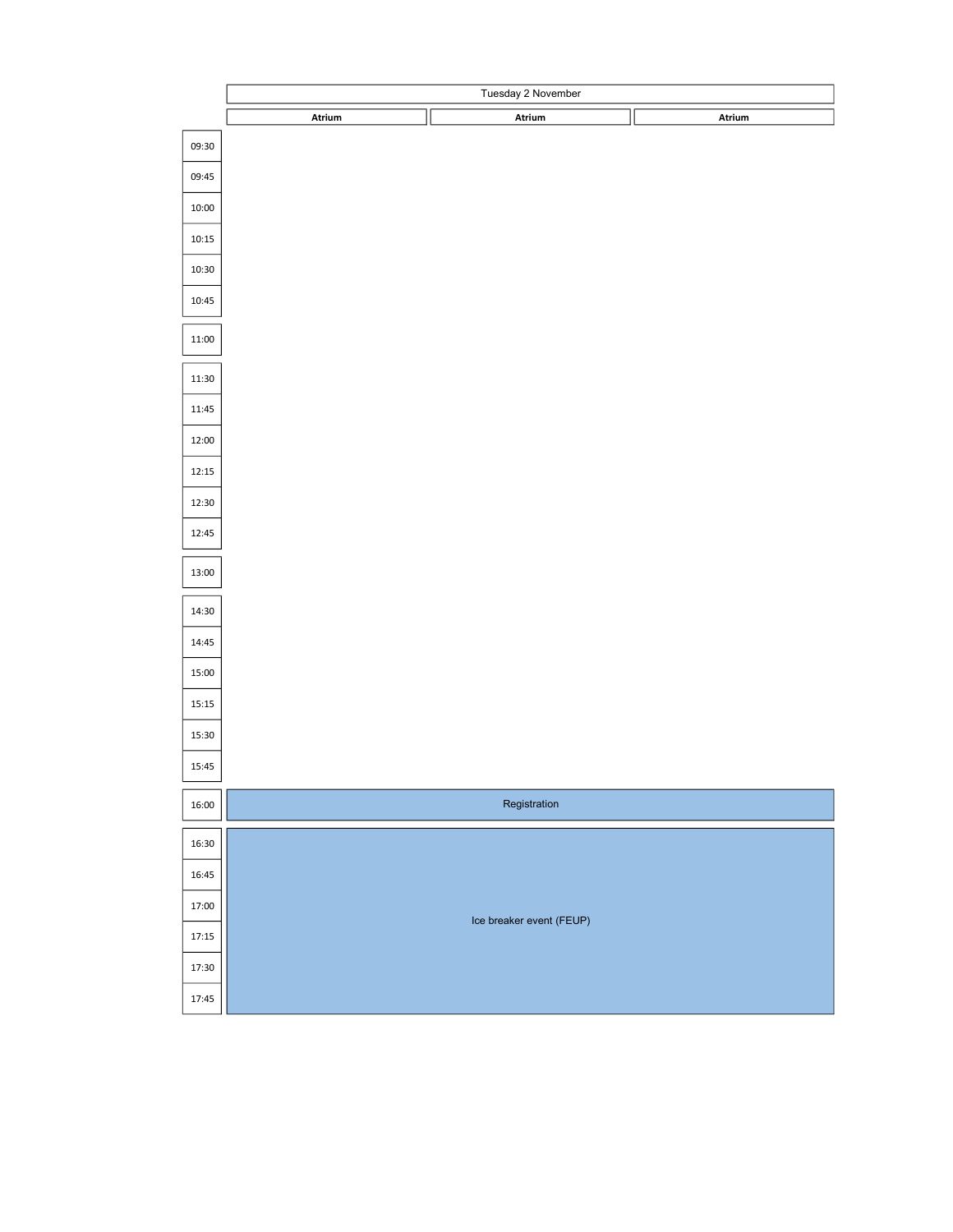|       | Wednesday 3 November                                                                                                                                                                     |                                                                                                                                                            |                                                                                                                                                                                            |  |
|-------|------------------------------------------------------------------------------------------------------------------------------------------------------------------------------------------|------------------------------------------------------------------------------------------------------------------------------------------------------------|--------------------------------------------------------------------------------------------------------------------------------------------------------------------------------------------|--|
|       | Auditorium                                                                                                                                                                               | <b>Room A104</b>                                                                                                                                           | Room B032                                                                                                                                                                                  |  |
| 09:30 | <b>Opening session</b>                                                                                                                                                                   |                                                                                                                                                            |                                                                                                                                                                                            |  |
| 09:45 |                                                                                                                                                                                          |                                                                                                                                                            |                                                                                                                                                                                            |  |
| 10:00 | Academic Keynote 'Offshore wind energy<br>towards 2050'                                                                                                                                  |                                                                                                                                                            |                                                                                                                                                                                            |  |
| 10:15 | <b>Athanasios Kolios</b><br>Professor in Risk and Asset Management                                                                                                                       |                                                                                                                                                            |                                                                                                                                                                                            |  |
| 10:30 | Vice-President of the European Academy                                                                                                                                                   |                                                                                                                                                            |                                                                                                                                                                                            |  |
| 10:45 | of Wind Energy                                                                                                                                                                           |                                                                                                                                                            |                                                                                                                                                                                            |  |
| 11:00 | <b>Coffee Break</b>                                                                                                                                                                      |                                                                                                                                                            |                                                                                                                                                                                            |  |
| 11:30 | Braunbehrens, Robert: Identification of intra wind farm flow                                                                                                                             | Korkos, Panagiotis: Feature extraction investigation and fault<br>detection in a wind turbine hydraulic pitch system                                       | Wynants, Mareile: Experimental study on current- and wave-induced<br>diffraction patterns in the near field of an offshore mono-pile                                                       |  |
| 11:45 | Asmuth, Henrik: Lattice Boltzmann Large-eddy Simulation of Neutral<br>Atmospheric Boundary Layers                                                                                        | Pacheco, João: Onshore farm-wide fatigue evaluation based on fleet<br>leader concept: construction of the damage matrix                                    | Dierksen, Niklas: Sensitivity analysis of the natural frequencies of<br>offshore wind turbines with respect to the manufacturing deviations<br>and environmental conditions                |  |
| 12:00 | Melani, Pier Francesco: Tailoring the Actuator Line Theory to the<br>Simulation of Vertical-Axis Wind Turbines                                                                           | Robbelein, Koen: Perspectives on the development of a data-driven<br>lifetime extension methodology with structural health monitoring data<br>as backbone. | Rode, Anna: Comparison of environmental contour methods                                                                                                                                    |  |
| 12:15 | Kale, Baris: Validation of the generalized actuator disk wind turbine<br>parameterization based on wake measurements of the full-scale<br>Vestas V27 wind turbine at the SWiFT test site | Sobrinho, Mário: Monitoring of onshore wind turbine foundation:<br>comparison with advanced numerical simulations                                          | Schuster, Daniel: A new simulation framework for nonlinear<br>aerohydroelastic modeling of large offshore wind turbines; part II:<br>Aerohydrodynamics                                     |  |
| 12:30 | Nyborg, Camilla: Modelling of loudspeaker sound propagation in<br>complex atmospheric flows<br>Sebastiani, Alessandro: Wind turbine power performance                                    | Bel-Hadj, Yacine: Automatic event detection of offshore wind turbines<br>based on strain measurements                                                      | Satari, Ramish: Modelling and Simulation of Scour Development at<br>Offshore Megastructures: An Overview<br>Märtins, David: A new simulation framework for nonlinear                       |  |
| 12:45 | characterization through aeroelastic simulations and virtual nacelle<br>lidar measurements                                                                                               | Santos, Francisco: Early results for data-driven DEL estimation on<br>monopiles                                                                            | aerohydroelastic modeling of large offshore wind turbines ; part I:<br>Structural Model                                                                                                    |  |
| 13:00 | Lunch                                                                                                                                                                                    |                                                                                                                                                            |                                                                                                                                                                                            |  |
| 14:30 | Panagiotou, Emmanouil: Al-based offshore wind turbine design                                                                                                                             | lori, Jenna: Design of the power regulation strategy in wind turbine<br>optimization                                                                       | Muscari, Claudia: A Data-Driven Analysis of Wake Mixing Dynamics                                                                                                                           |  |
| 14:45 | Papi, Francesco: Challenges in aeroelastic modelling of multi-MW<br><b>Floating Offshore Wind Turbines</b>                                                                               | Sinner, Michael: Implementation of Advanced Wind Turbine<br>Controllers for Scaled Turbine Testing in a Wind Tunnel                                        | Messmer, Thomas: Experimental investigation of the wake of a model<br>floating wind turbine under idealized conditions                                                                     |  |
| 15:00 | Hegazy, Amr: Reduced Non-Linear Model Of A Floating Wind<br><b>Turbine for Control Purposes</b>                                                                                          | van den Berg, Daniel: Linearized Free Wake Vortex Model for Adjoint<br>Optimization                                                                        | Hodgson, Emily: A Vortex-Based Smearing Correction Applied to<br>Coupled Aeroelastic - Actuator Method Computations in LES                                                                 |  |
| 15:15 | Devesse, Koen: Coupling an atmospheric perturbation model to a<br>wake-merging method that incorporates heterogeneous background<br>fields                                               | Korb, Henry: Extending the Helix approach to a wind farm                                                                                                   | Benner, Bridget: Experimental study of flow-induced oscillations of a<br>flexible hydrofoil at varying angles of attack                                                                    |  |
| 15:30 | Lanzilao, Luca: A new fringe region technique for reducing gravity-<br>wave reflection in large-eddy simulations of the atmospheric boundary<br>layer                                    | Bernardoni, Federico: Identification of interacting turbines with time<br>variant wind direction                                                           | Ribeiro, Andre: Phase shift on surging wind turbines with a free-wake<br>panel method                                                                                                      |  |
| 15:45 | Saeed, Kaiser: Investigating O&M Strategies and Constraints for<br><b>Floating Offshore Wind</b>                                                                                         | Liew, Jaime: LES verification of HAWC2Farm aeroelastic wind farm<br>simulations with wake steering and fatigue load analysis                               | Gamberini, Andrea: Preliminary data on Active Trailing Edge Flap<br>aeroelastic models comparison                                                                                          |  |
| 16:00 | <b>Coffee Break</b>                                                                                                                                                                      |                                                                                                                                                            |                                                                                                                                                                                            |  |
| 16:30 | Anantharaman, Arjun: Comparing different wake models for wind<br>farms with lidar measurements                                                                                           | Movnihan, Bridget: Estimation of Blade Forces in Wind Turbines<br>Using Strain Measurements Collected on Blades with OpenFAST<br>Verification              | Breitkopf, Sophie: The influence of meshing regarding the accuracy<br>of CFD simulations                                                                                                   |  |
| 16:45 | Foloppe, Benoit: Development of a dynamic wake model accounting<br>for wake advection delays and mesoscale wind transients                                                               | Zúñiga, Manuel: Control-oriented modelling of wind farms based on<br>wind tunnel experiments                                                               | Onnen, David: Dynamic wake tracking based on wind turbine blade<br>loads - methodology, simulation and experiments                                                                         |  |
| 17:00 | Novais, Felipe: Hybrid Testing Methodologies for Floating Offshore<br><b>Wind Turbines</b>                                                                                               | ZHAOYU, ZHANG: Virtual LIDAR and SOWFA Based Turbulence<br>Prediction Model for A Wind Farm                                                                | van der Deijl, Wessel: Experimental study of mean and turbulent<br>velocity fields in the wake of a two-rotor vertical axis wind turbine:<br>Comparison with horizontal axis wind turbines |  |
| 17:15 | Yilmazlar, Kutay: Aerodynamic loading of floating wind turbines:<br>simulations of wind tunnel experiments investigated in OC6 Project<br>Phase III                                      | Kumar, Devesh: Wind turbine power maximization using log-power                                                                                             | Ribnitzky, Daniel: Innovative aerodynamic rotor concepts for demand-<br>oriented power feed in                                                                                             |  |
| 17:30 | Fernández, Ricardo: Effect Of Vortex Shedding Modelling Choice On<br>The Fatigue Loads Of A Wind Turbine Tower                                                                           | Sood, Ishaan: An optimal wind-farm control framework for power<br>maximization and load mitigation through wake-steering                                   | Buck, Angus: Effects of Cyclically Varying Effective Wind Speed on<br>Power Generation from Secondary Rotor Systems                                                                        |  |
| 17:45 |                                                                                                                                                                                          | Fu, Wei: Atmospheric turbulence characterization using nacelle-lidar<br>measurements                                                                       | Fontanella, Alessandro: Understanding the wake of floating wind<br>turbines with high-fidelity wind tunnel experiments                                                                     |  |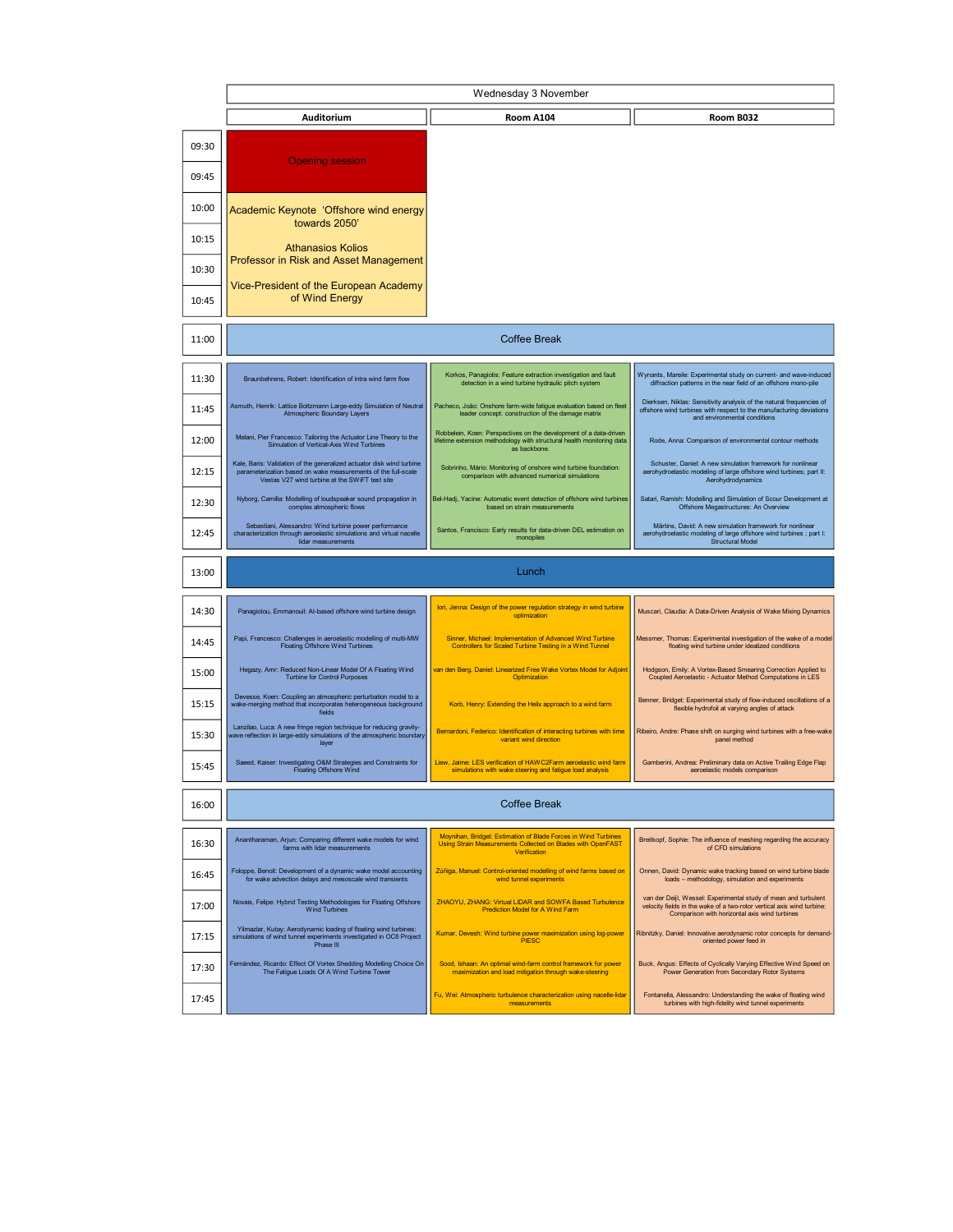|       | Thursday 4 November                                                                                                                                 |                                                                                                                                                                       |                                                                                                                                           |  |  |
|-------|-----------------------------------------------------------------------------------------------------------------------------------------------------|-----------------------------------------------------------------------------------------------------------------------------------------------------------------------|-------------------------------------------------------------------------------------------------------------------------------------------|--|--|
|       | Auditorium                                                                                                                                          | Room A104                                                                                                                                                             | Room B031                                                                                                                                 |  |  |
| 09:30 | Benifla, Victor: Development of a genetic algorithm code for the<br>design of cylindrical buoyancy bodies for floating offshore<br>substructures    | Batista, Vasco: Characterisation of the terrain coverage over the<br>Perdigão-2017 campaign site: forest size and distribution                                        | Pathan, Shahbaz: Robotic Lidar for Wind Measurements                                                                                      |  |  |
| 09:45 | Montenegro, Mariana: Implementation of a 3D unsteady free-wake<br>panel method on a floating offshore wind turbine                                  | Elagamy, Mohanad: Optimal autoregressive models for synthetic<br>generation of turbulence. Implications of reproducing the spectrum or<br>the autocovariance function | Diezel, Jan Markus: Meteorological conditions affecting the potential<br>resource estimates of airborne wind energy systems               |  |  |
| 10:00 | Owda, Abdalmenem: Satellite remote sensing for offshore wind<br>energy applications                                                                 | Vöhringer, Lilén: Optimisation of measurement settings for long-<br>range dual-Doppler Lidar and Radar wind field reconstruction                                      | Trevisi, Filippo: Flight stability of rigid wind Airborne Wind Energy<br>Systems                                                          |  |  |
| 10:15 | Ghirardelli, Mauro: Development and Test of a Multi-rotor Based<br>System Carrying an Ultrasonic Anemometer                                         | Venkatraman, Kartik: Influence of local terrain and vertical height in<br>thermal stability calculations over complex terrain                                         | Anand, Abhinav: Augmenting controller internal model towards a<br>digital twin for economic control of wind-based hybrid generation units |  |  |
| 10:30 | Savvakis, Vasileios: Identifying aerosol particles in off-shore wind<br>farms using an unmanned aerial system                                       | Coimbra, Isadora: Urban wind flow around a building: lidar<br>measurements and CFD simulations                                                                        | Martinelli, Cristiano: Extended Definition of Efficiency for Vibration<br><b>Energy Harvesters</b>                                        |  |  |
| 10:45 | Bramati, Matteo: Development and validation of a fast response dew-<br>point mirror mounted on a UAS                                                | Hatfield, Daniel: Offshore atmospheric stability from floating lidar<br>systems                                                                                       | Schmitt, Eva Melina: Influence of Clump Weights on Floating Wind<br>Turbine Shared Mooring Line Tension                                   |  |  |
| 11:00 | <b>Coffee Break</b>                                                                                                                                 |                                                                                                                                                                       |                                                                                                                                           |  |  |
| 11:30 | Coughlan, Katherine: Catenary vs taut mooring systems for<br>intermediate water depths                                                              | Ortensi, Marcos: Optimisation of long-range lidar trajectories for wind<br>speed forecast using large eddy simulations                                                | Jin, Liqin: Improve wind Lidars for Wind Energy                                                                                           |  |  |
| 11:45 | Syed, Abdul Haseeb: Measurement of turbulent fluxes above a large<br>offshore wind farm in the North Sea                                            | Shubham, Shubham:<br>Review of standalone small-scale Darrieus wind turbines - a<br>Nottingham case study                                                             | Khan, A. Wasay: Data based numerical mechanics for the analysis of<br>short fiber reinforced adhesives in wind turbine blades             |  |  |
| 12:00 | Gräfe, Moritz: Nacelle based LiDAR Measurements for Floating<br><b>Offshore Wind Turbines</b>                                                       | Zuo, Haichen: Evaluation of Aeolus L2B wind product cross Australia<br>using triple collocation analysis                                                              | Correia da Silva, Adriana: Structural analysis of a VAWT with a V-<br>rotor with different blade lengths                                  |  |  |
| 12:15 | Miranda Garcia, Gabriela: Unmanned Aircraft Systems operation and<br>data analysis guidelines for measurements in offshore wind energy              | Rubio, Hugo: Evaluating the performance of numerical models in<br>retrieving wind speeds at greater heights                                                           | Qian, Han: Primary study of the integrated design process of offshore<br>support structures                                               |  |  |
| 12:30 | Vemuri, Adithya: Sensitivity analysis of Storm Ciara to WRF physics<br>parameterizations                                                            | Monteiro, Jesus: Canopy models evaluation over forests in flat terrain                                                                                                | Bramati, Matteo: A new calibration procedure for horizontal wind<br>estimation using a hovering multicopter                               |  |  |
| 12:45 | Chitteth Ramachandran, Rahul: The role of marine operations in the<br>installation, O&M and decommissioning of large floating offshore<br>windfarms | Vratsinis, Konstantinos: Short-term prediction of wind farm power<br>base on convolution and long short-term memory neural network                                    | Devine, Machar: Investigating thermoplastic composites for wind<br>turbine blade applications                                             |  |  |
|       |                                                                                                                                                     |                                                                                                                                                                       |                                                                                                                                           |  |  |
| 13:00 |                                                                                                                                                     | Lunch                                                                                                                                                                 |                                                                                                                                           |  |  |
| 14:30 |                                                                                                                                                     |                                                                                                                                                                       |                                                                                                                                           |  |  |
| 14:45 | <b>EAWE Excellent Young Wind Doctor</b><br><b>Award Keynote:</b>                                                                                    |                                                                                                                                                                       |                                                                                                                                           |  |  |
| 15:00 | "Closing the loop in model-based wind<br>farm control"                                                                                              |                                                                                                                                                                       |                                                                                                                                           |  |  |
| 15:15 | <b>Bart Matthijs Doekemeijer</b>                                                                                                                    |                                                                                                                                                                       |                                                                                                                                           |  |  |
| 15:30 |                                                                                                                                                     |                                                                                                                                                                       |                                                                                                                                           |  |  |
| 15:45 | Research group poster session                                                                                                                       |                                                                                                                                                                       |                                                                                                                                           |  |  |
| 16:00 |                                                                                                                                                     | <b>Coffee Break</b>                                                                                                                                                   |                                                                                                                                           |  |  |
| 16:30 | Meet the industry:                                                                                                                                  |                                                                                                                                                                       |                                                                                                                                           |  |  |
| 16:45 |                                                                                                                                                     | Miguel Gomes, Director Development & Engineering PV/Wind, SMARTENERGY:<br>"Optimizing the Green H2 business case with wind and solar"                                 |                                                                                                                                           |  |  |
| 17:00 |                                                                                                                                                     | Martin Kaasgaard, Head of Technology Centre at Porto, VESTAS:<br>"Future of Renewable Energy"                                                                         |                                                                                                                                           |  |  |
| 17:15 |                                                                                                                                                     | Adelino Alves, BoP Engineering Manager, CJR Renewables:<br>"Singular Features of Piled Foundations: CJR Experience in Poland"                                         |                                                                                                                                           |  |  |
| 17:30 |                                                                                                                                                     | José Pinheiro, Country Manager Southern Europe, Ocean Winds<br>"Offshore Floating Wind - WindFloat Atlantic"                                                          |                                                                                                                                           |  |  |

20:00

Conference Dinner at "Casa da Música"